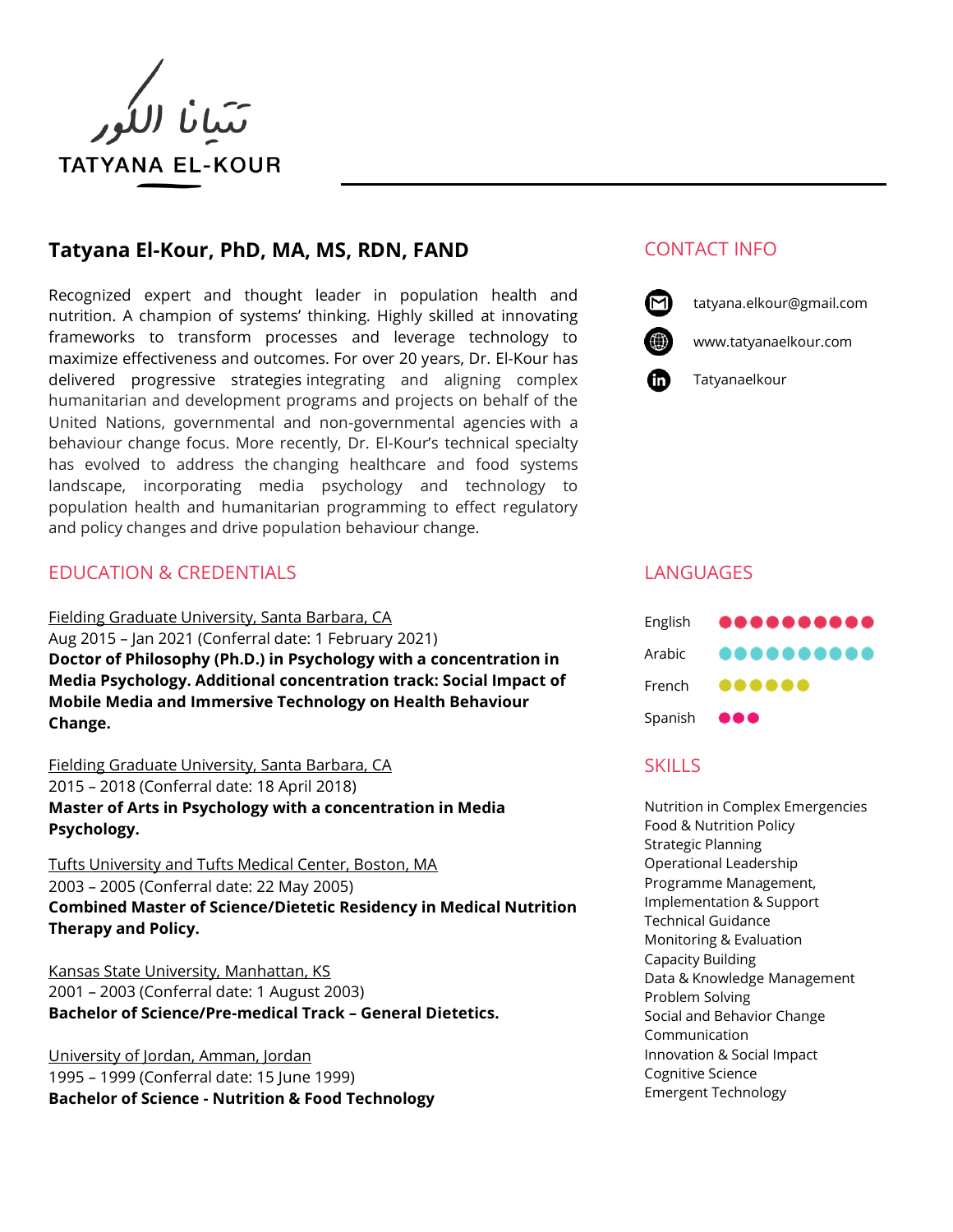

#### Ph.D.

- 2018 recipient of The Michael R. Neal Legacy Award in recognition of collaboration, scholarship, innovation, and advocacy.
- 2017 recipient of the Worldwide Network for Gender Empowerment Research Fellowship.
- 2016 recipient of the Wagenheim Endowed Scholarship for International Doctoral Students.

#### Masters

- 2005 Rebecca Roubenoff Award for Excellence in Clinical Nutrition and Dietetics, Tufts University and Tufts Medical Centre.
- 2005 Friedman School of Nutrition Science and Policy Graduation Class Valedictorian.
- 2004 Frances Stern Nutrition Centre Summer Scholarship.
- 2003 Frances Stern Nutrition Centre First Year Intern Scholarship, Tufts Medical Centre.
- 2003 First International Nutritionist/Dietitian Award, Academy of Nutrition and Dietetics Foundation.

#### Bachelors:

- Dean's honour list.
- Graduate Teaching Assistant, developing tools for effective online.
- Learning and implementing nutrition and dietetic related issues into course curriculum.
- Clinical Nutrition Traineeship, Royal Medical Services, Amman, Jordan.

# CAREER EXPERIENCE

## **ACTION AGAINST HUNGER – MULTIPLE LOCATIONS - (2016 – Present)**

#### **Health and Nutrition Coordinator for Syria Mission – Damascus, Syria (Nov 2018 – Present)**

Designs, oversees, coordinates technical leadership and management of health, mental health, nutrition, and care practice programming with a focus on integrated primary healthcare support, multisectoral engagement, healthcare management, nutrition, healthy lifestyle promotion, mental health and psychosocial support for emergency relief and early recovery within Syria. Manages multimillion dollar budgets for health and nutrition programs relevant to key donors, including BHA/OFDA, OCHA, SDC, SIDA, GAC, and AECID. Established and managed staff at high retention rate. Negotiates with key stakeholders (donors, authorities, international and national partners, counterparts, beneficiaries, and other external actors) in relation to needs and interventions.

# ACADEMIC ACHIEVEMENTS **ACADEMIC ACHIEVEMENTS Highlights of Expertise**

Healthcare & Nutrition Systems Nutritional Epidemiology Humanitarian Nutrition Programming & Coordination Programmatic Leadership Operations Management Financial Management Team Building & Leadership Technical Quality Management Monitoring & Evaluations Survey Methodologies Advocacy & Funding Advanced Planning, Assessment & Analytical Skills Advanced Training & Mentoring Advanced Computer Skills, including Microsoft Office Suite, Statistical Software, Geographic Information Systems, Health & Nutrition Behaviour Change & Mental Wellbeing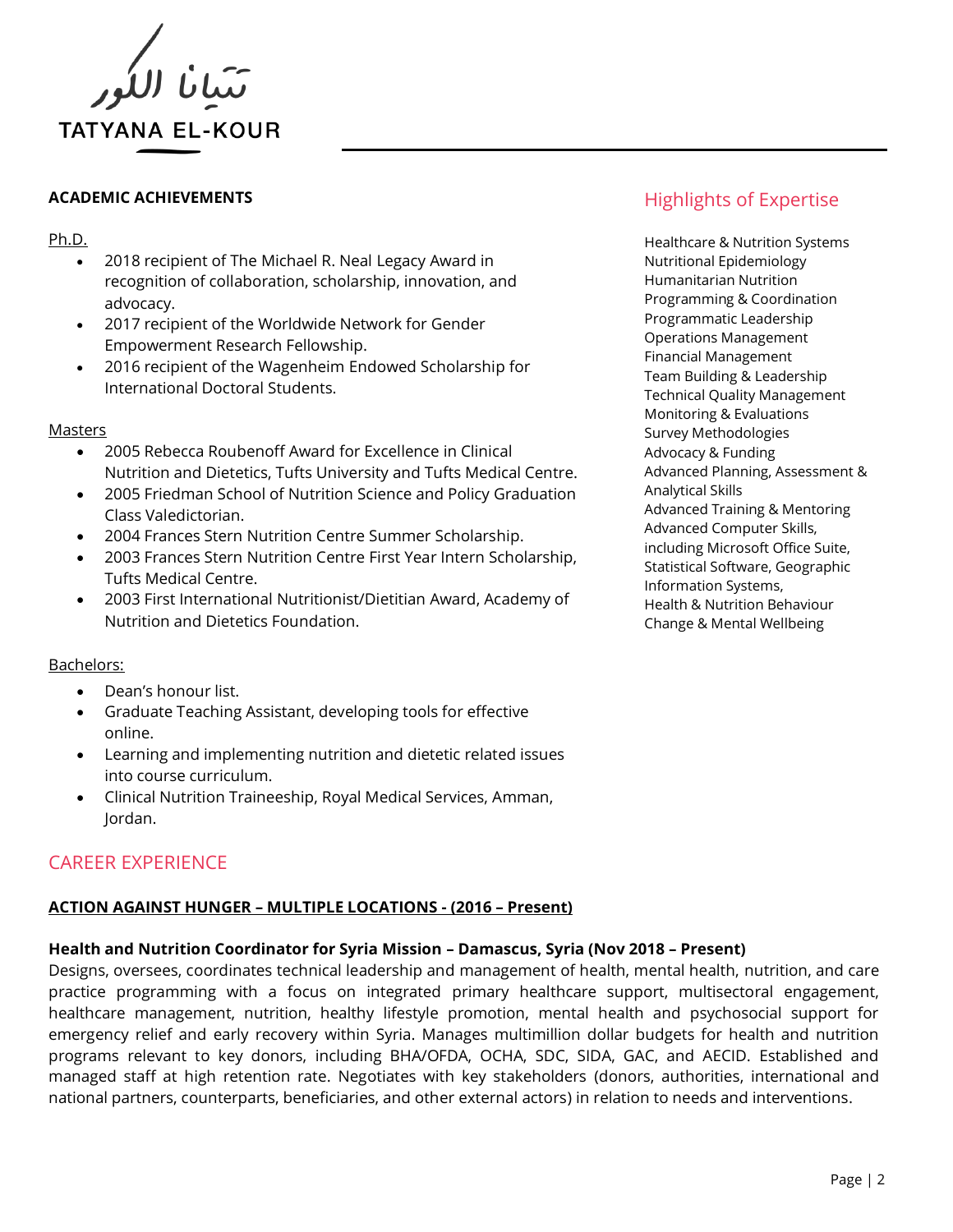

# **Nutrition Coordinator for Lebanon Mission – Beirut, Lebanon (Jun 2017 - Sep 2017)**

Led negotiation efforts with national and United Nations counterparts and guided policies related to nutritional program development for Action Against Hunger, while increasing advocacy efforts, funding, and visibility for nutrition sensitive and specific initiatives. Provided technical and operational leadership in building field teams that could manage emergency and sustainable nutritional needs. Built capacity of local staffing in relation to needs and interventions.

## **Regional Nutrition Officer - Middle East Region – Amman, Jordan (Jun 2016 - Dec 2016)**

Collaborated in leading Syria's nutrition response system that included strengthening advocacy, funding, and profile-raising efforts for this crisis, while providing essential support for the refugees. Led negotiation, mediation, advocacy, and technical efforts for emergency and sustainable nutrition projects in the Middle East region, and Syrian environment.

#### **REDR UK – ASSOCIATE TRAINER AND EXPERT CONSULTANT – (2017 – Present)**

Deliver part-time independent consulting services for evidence based, gender-focused, multicultural, mediation, facilitation, training, and course development services targeting humanitarian programmatic leadership and management, proposal and report writing, monitoring and evaluation, basic and advanced project cycle management, public health, mental health, and the social factors related to health, program development, referral pathways, evaluations, surveys, monitoring, and impact assessments. Co-developed and delivered a series of online course modules during 2020 on special topic areas within the context of COVID-19 in the Middle East and North Africa region, including stress management, basic and advanced mental health support, gender and inclusion, basic risk communication and community engagement, and developed the advanced risk communication and community engagement module.

## **WORLD HEALTH ORGANIZATION – MULTIPLE LOCATIONS – (2005 – 2015)**

## **International Technical Officer, Eastern Mediterranean Regional Director's Office – Cairo, Egypt – (Jun 2012 – Mar 2015)**

Offered strong leadership and management efforts within the Office of the Regional Director, Eastern Mediterranean Regional office in Cairo, Egypt, leveraging decades of experience in public and private organizations, throughout tenure. Filled many roles due to success in negotiations, coordination, and execution of high-level dialogues and complex projects related to public health policies and programs, including mental health, Regional Committee meetings, and high-level meetings on saving the lives of mothers and children (2013), and the high-level regional forum on physical activity (2014).

- Identified effective change opportunities while managing opposition and uncertainty, then consistently meeting and exceeding organization's expectations.
- Counselled the regional and divisional directors, agency representatives, and external subject matter experts on securing data, preparing technical documentation, and reports.
- Performed project progress analysis and inter-program/sector activities related to priorities, and included non-communicable/communicable disease, family health, system strengthening, emergency preparedness, effective response systems, and emphasized food and nutrition programs.
- Created and secured info graphics and media support of pencilmation for salt reduction, mother and child health, physical activity benefits, and nutritional policy.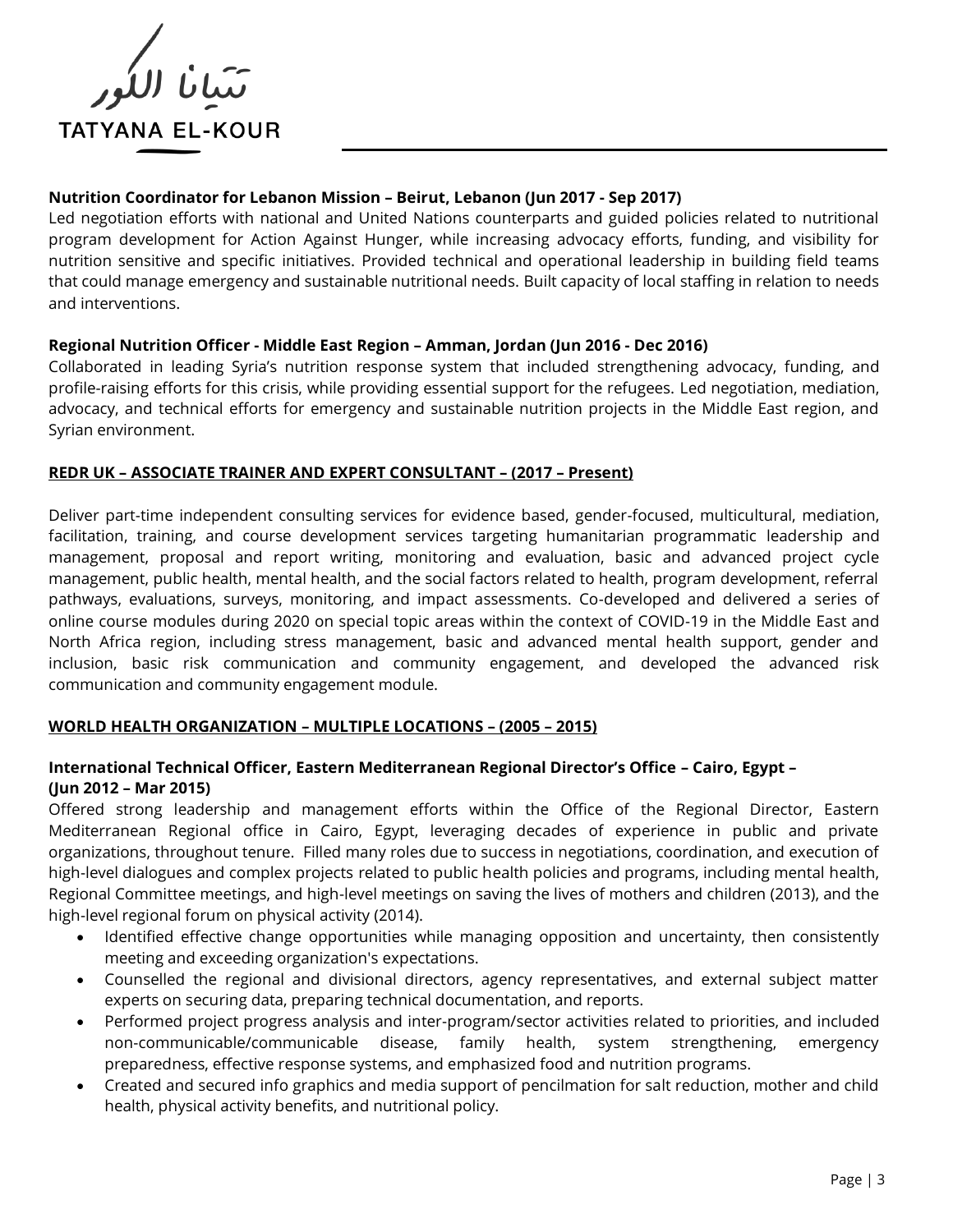

- Generated reports, with action item follow-up, and organized critical multidisciplinary meetings.
- Proposed and implemented analytical methods, tools, and metrics related to monitoring and evaluating technical initiatives.

### **National Professional Officer – Amman, Jordan - (Jun 2008 – Jun 2012)**

Championed expert design, implementation, monitoring, and evaluation of local public health policies and programs, including food/nutrition program development. Advised on and drafted concept papers, research proposals, technical and progress reports in collaboration with program staff. Created/reviewed materials to raise regional/national awareness and advocacy efforts for scientists, health care professionals, students, patients, and the public, including intranet/internet data, press releases, op-ed columns in national/regional newspapers, and social media tools.

- Appointed on advisory boards for creation of national guidelines in support of food and nutrition programs.
- Developed and participated in a wide range of programs pertinent to micronutrient supplementation, breastfeeding, national food/nutrition policy and strategy, food security, food safety, non-communicable disease prevention, and management, palliative care, genetics and hereditary disorders, gender in health and development, human rights for health, and injury/disease prevention.
- Trained national stakeholders, including government, non-government, and private sectors for evidencebased and structured health and nutrition policies related to program areas.
- Appointed on various United Nations groups pertinent to communication, youth, violence, and social protection, and represented organization in meetings, conferences, or interagency missions.

#### **Technical Officer – Amman, Jordan - (Mar 2006 – Jun 2008)**

Developed, supported, and analysed implementation of national nutrition, macroeconomic, and public health strategies. Spearheaded nutrition and community-based initiatives in related programs, including noncommunicable diseases, reproductive health, and emergency relief.

- Drafted concept papers, scientific proposals, technical and non-technical reports, progress reports, updates for bulletins, newsletter, Web site material, and press releases.
- Created tools and materials to support establishment of programs and policies.

## **Nutrition & Food Policy Advisor – Amman, Jordan - (Aug 2005 – Feb 2006)**

Led the organization design, implementation, advocacy, monitoring, and evaluation of local food and nutrition policies/programs.

• Advised on and authored public health nutrition research proposals in collaboration with program staff and developed and reviewed nutrition and health education materials.

#### **PRIVATE CLINICAL PRACTICE – (Oct 2005 – Jun 2012)**

#### **Consultant - Clinical Nutrition, Dietetics, and Metabolism – Amman, Jordan - (Oct 2005 – Jun 2012)**

Provided direct nutrition-focused physical assessment, diagnosis, care and monitoring to individuals and disadvantaged groups, including prevention and management of multiple macronutrient (protein and energy malnutrition) and micronutrient (iron, zinc, calcium, vitamins A, B, C, D and E, iodine, selenium, copper) deficiencies, fluid and electrolyte imbalances, drug-nutrient, and food-related interactions, behaviour change management, and diverse health and diet related challenges. Observed patient care, advised on best evidence-